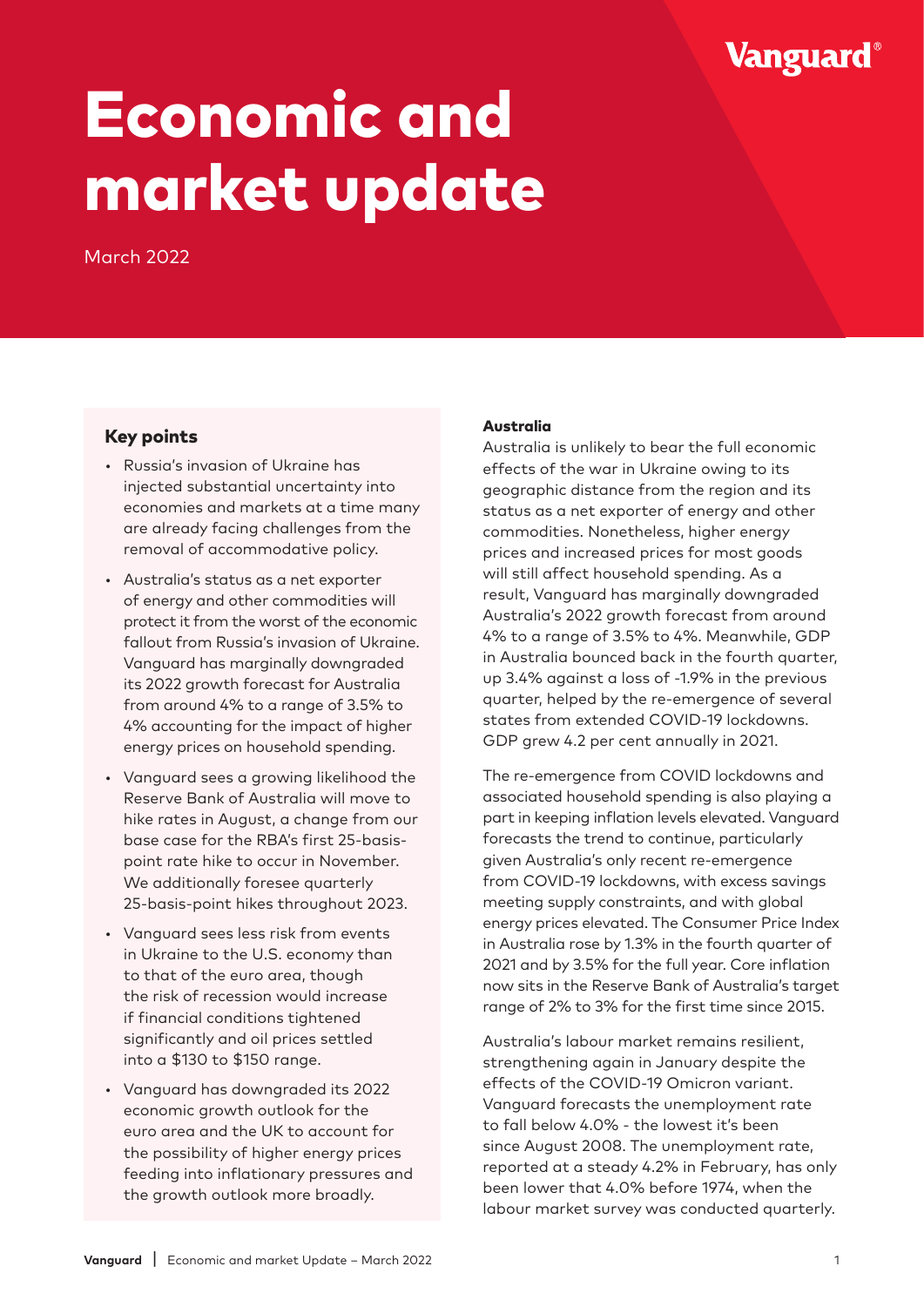Given these relatively mild inflationary factors, Vanguard views the Reserve Bank of Australia (RBA) as having less of a rate-hike dilemma than other developed market central bank. Nonetheless, it will need to strike a balance between promoting higher wage growth and at its monthly policy meeting on March 1, saying it wouldn't raise the rate until inflation was sustainably within its 2% to 3% target range. The RBA has defined "sustainably" as within the target range for several quarters and not expected to fall out of the target range within its twoyear forecast horizon. Vanguard's base case has been for a first 25-basis-point rate hike to occur in November, but we believe the likelihood is growing for an August rate hike as well. We additionally foresee quarterly 25-basis-point hikes throughout 2023.

#### United States

Vanguard continues to foresee GDP growth around 3.5% in the U.S. in 2022, with the events in Ukraine posing less risk to the U.S. economy than to that of the euro area. That said, uncertainty around geopolitical risk and oil prices bear watching. Vanguard forecasts show a recession in the U.S. becomes more likely in the event of financial conditions tightening significantly and oil prices settling into a \$130 to \$150 range.

The U.S. economy continued to add jobs at a strong pace in February. Vanguard forecasts that trend to continue with the unemployment rate predicted to fall to its 3.5% pre-pandemic level in the second quarter and even further by year-end. The Bureau of Labour Statistics reported that 678,000 jobs were created in February, more than 50% above the consensus expectation.

Inflation continues apace in the U.S. with the Consumer Price Index climbing by 7.9% in February compared with a year earlier, accelerating faster than a 7.5% year-onyear pace in January. It was the highest increase in the gauge since January 1982.

Vanguard expects the core Personal Consumption Expenditures Price Index (PCE) (the Federal Reserve's preferred inflation indicator in considering monetary policy, which excludes volatile food and energy prices) to fall back toward 3% by the end of 2022 – down from December's 4.9%

year-on-year rise. Our upside scenario of core PCE remaining above 4% at year's end would become more likely with continued geopolitical tensions and elevated oil prices.

The Federal Reserve raised the target range for its federal funds rate by 25 basis points, to a range of 0.25% to 0.5%, on March 16. The Fed sent a clear signal that controlling inflation means a 2022 of regular rate hikes.

#### Euro area

The war in Ukraine and its effect on energy prices have altered the outlook for both growth and inflation for the euro area. Those factors, along with dented business and consumer confidence, has led to a further downgrade in Vanguard's 2022 growth outlook for the region.

The euro area derives 40% of its natural gas and 25% of its crude oil from Russia. Rising energy prices had already led Vanguard to downgrade our euro area growth outlook by 50 basis points from a forecast around 4% at the start of the year. We've now made a further downgrade to the 2022 economic growth outlook for the euro area, cutting up to a percentage point from our previously anticipated 3.5% growth outlook.

The war in Ukraine and its effect on energy prices have also led us to update our 2022 full-year inflation forecast. If current conditions persist, we expect headline inflation to accelerate by one to three percentage points above our previous forecast. The higher energy prices increase the risk of second-round effects on wages—one reason for the European Central Bank's recent hawkish policy statement. However, we continue to expect inflation to fall back to target over the next one to two years.

The European Central Bank (ECB) left its main deposit rate unchanged at negative 0.5% at its March 10 meeting. New language from the ECB's Governing Council, suggesting rate hikes will occur "some time" after the end of net asset purchase, gives it greater flexibility to assess rapidly changing circumstances. Vanguard continues to anticipate a 25-basispoint rate hike in December 2022.

Unemployment fell for an 11th straight month in the euro area in January, to 6.8% on a seasonally adjusted basis. Vanguard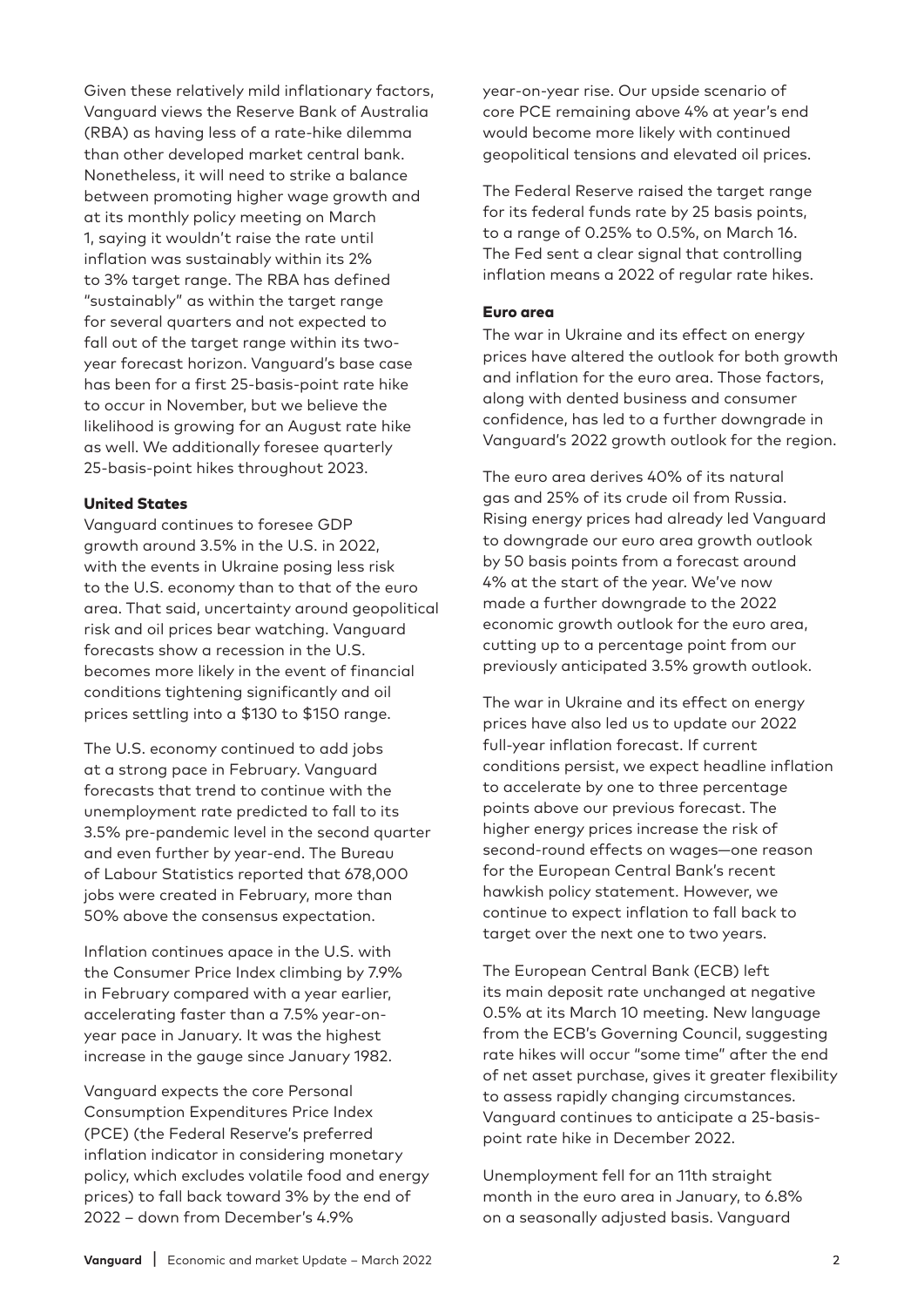foresees continued strengthening in the labour market and a building in wage pressures in the months ahead, though the experience is likely to vary by country and will likely be more limited than in the United Kingdom or United States.

#### United Kingdom

The U.K. is not as reliant on Russian energy imports as the euro area but higher energy prices are nonetheless feeding into inflation and the growth outlook for the U.K. economy.

Similar to our view for the euro area, Vanguard has revised growth and inflation forecasts for the U.K. to factor in higher oil and natural gas prices.

Vanguard sees the potential for continuation of current conditions to shave up to a percentage point from our previously anticipated 4% growth outlook for 2022. Similarly, if higher energy prices persist, we foresee headline inflation increasing by about one to two percentage points compared with our previous forecast.

Higher energy prices have increased the risk of second-round effects, and inflation expectations (both market- and surveybased) have risen in recent weeks. Headline inflation climbed to 5.5% in January compared with a year earlier, up from a 5.4% yearon-year reading in December and a 30 year high. Core inflation, which excludes volatile food and energy prices, rose to 4.4% year-on-year, above consensus and higher than January's 4.2% year-on-year rise.

We expect wage growth to peak above 5% in 2022 before normalising to about 3.5%—a level consistent with 2% inflation once productivity is factored in.

The Bank of England Monetary Policy Committee (MPC) has stated it would conduct monetary policy "consistent with achieving the 2% inflation target sustainably in the medium term, while minimising undesirable volatility in output." Vanguard continues to expect two additional rate hikes in 2022 but emphasises that the MPC's moves will be data-dependent.

#### China

Significant headwinds have developed for the Chinese economy since our last monthly report. It was always going to be a challenging year

but the economic spillovers from the war in Ukraine could potentially shave 50 basis points off China's growth in our base case scenario. Stimulus will be introduced as necessary to ensure growth at least at that level.

The increase in COVID-19 cases has led to shutdowns beginning the week of March 14 in Shanghai and the key manufacturing hub of Shenzhen, among other areas. China set an official 2022 growth target "around 5.5%" at the early-March National People's Congress, the lowest growth target it has ever set and a level consistent with Vanguard's view. Vanguard maintains its forecast for growth around 5%, which in our view is the minimum that policymakers will accept. We foresee a return to trend growth in 2023 with the easing of major headwinds including strict COVID-19 restrictions and a domestic real estate slowdown.

Vanguard remains above consensus in our view of how much policy stimulus will be required for China to achieve 5% growth in 2022, given significant growth headwinds on both internal and external fronts. We continue to believe that policymakers will need to accelerate and escalate stimulus measures and to ease regulatory restrictions and COVID-19 policy. Measures announced at the early-March National People's Congress (NPC) including tax cuts support our view.

Consumer price inflation remained below target in China in February, with prices rising 0.9% compared with a year earlier, and by 0.6% month-on-month. We've revised our forecast for full-year 2022 inflation to around 2.3% from around 2%—still below the government's 3% target—given higher global oil prices. We don't expect oil prices to have a more meaningful impact given a limited passthrough of producer prices to consumer prices.

#### Emerging markets

Emerging markets are less impacted by the economic spillover from the war in Ukraine than areas like Central Europe and Eastern Europe. Even so, persistently higher prices for both energy and non-energy commodities are fanning inflation and slowing growth. We continue to foresee growth around 5.5% for all of 2022 for emerging markets, though we emphasise now that risks are clearly skewed to the downside.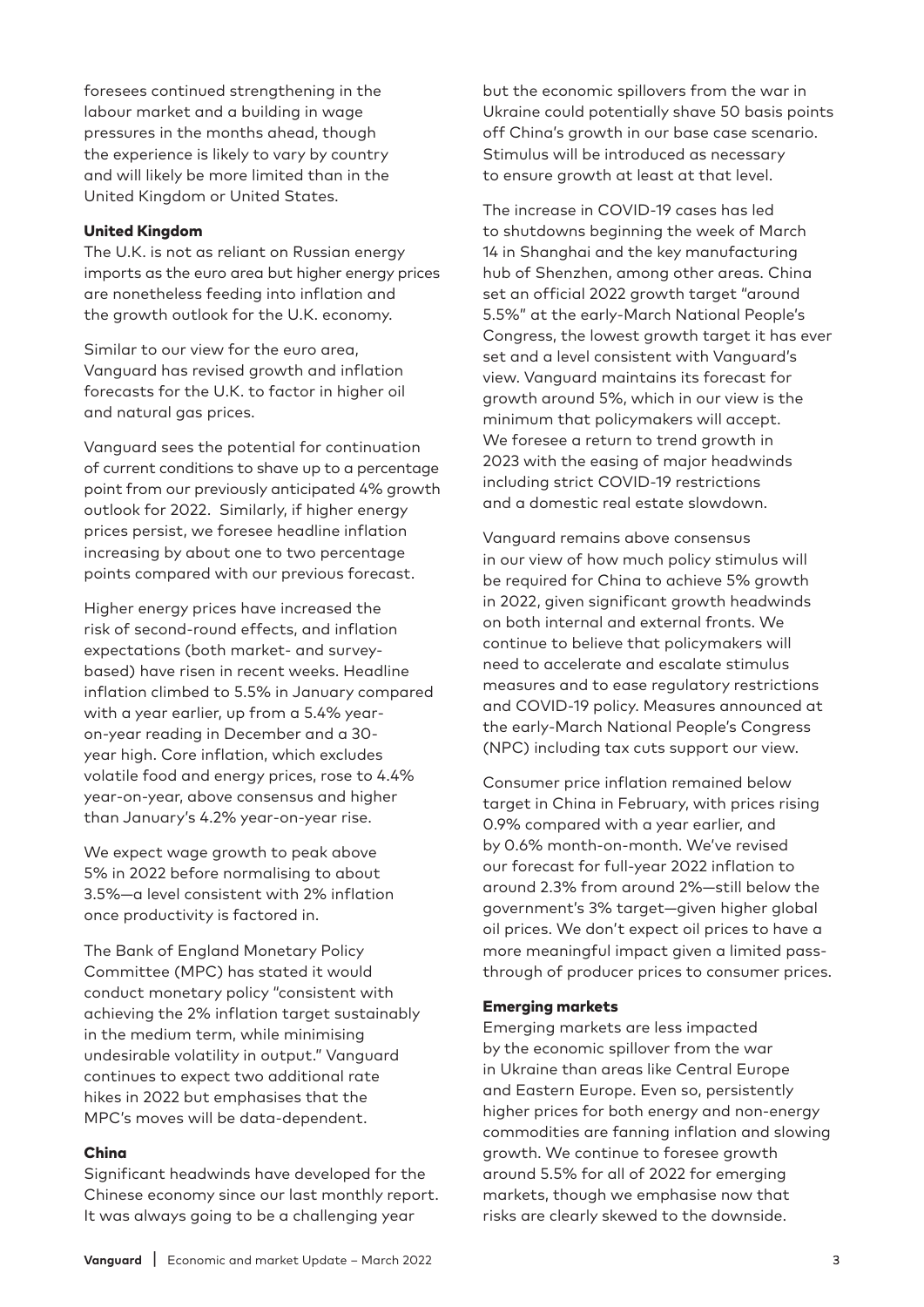Rising global energy and commodities prices combined with inflation that had already begun to broaden throughout sectors suggests the likelihood of more persistent inflation in emerging markets. Such a development is particularly the case in Latin America and Central and Eastern Europe. In emerging Asia, closer to the heart of global supply chains, inflation has been more tempered.

Core inflation remains stubbornly elevated in emerging markets, leaving central banks that had been proactive in raising rates the unenviable task of having to continue to hike, which in turn would likely weigh on economic growth. In fact, some markets pricing in 2022 rate hikes are also pricing in 2023 rate cuts in anticipation that central banks may need to stimulate economies again.

#### Asset class return outlooks:

Given market volatility related to the war in Ukraine, we're presenting outlooks updated through a February 28, 2022, partial running of the VCMM. Our 10-year outlooks for both equities and fixed income are broadly and markedly higher given reduced equity valuations and higher interest rates compared with year-end 2021.

The probabilistic return assumptions depend on market conditions at the time of the running of the VCMM and, as such, can change with each running over time. The projections listed below are based on a February 28, 2022, partial running of the VCMM. Projections based on the full March 31, 2022, running of the VCMM will be communicated through the May 2022 economic and market update.

Our 10-year annualised nominal return projections are as follows:



Important: The projections or other information generated by the Vanguard Capital Markets Model regarding the likelihood of various investment outcomes are hypothetical in nature, do not reflect actual investment results, and are not guarantees of future results. Distribution of return outcomes from the VCMM are derived from 10,000 simulations for each modelled asset class. Simulations are as of 28 February 2022. Results from the model may vary with each use and over time.